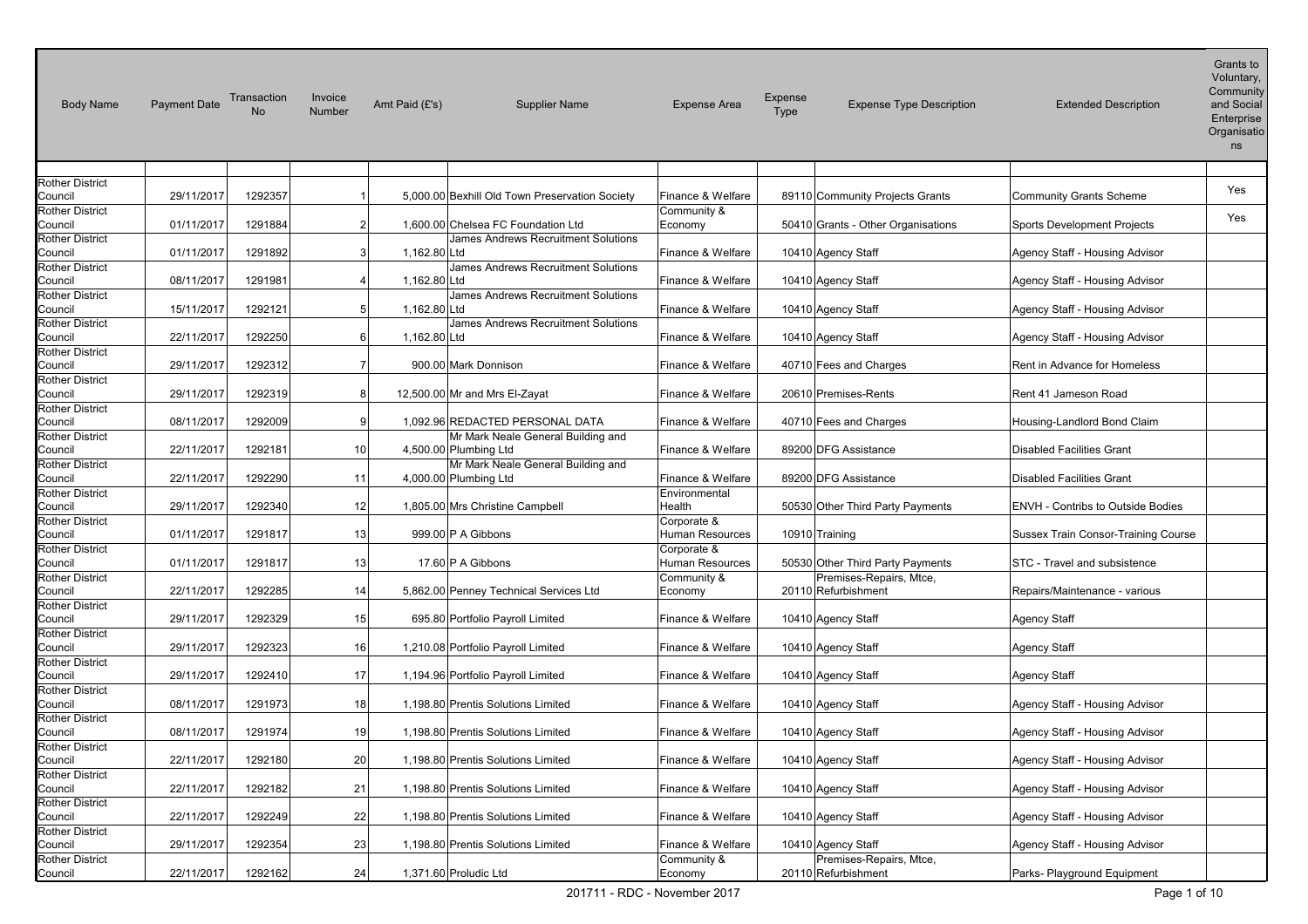Amt Paid (f's) and Social Rutherford's Bailiffs & Collection Services Economy The All the Holomes and Charges The Consultants Fees Rutherford's Bailiffs & Collection Services Economy The AD710 Fees and Charges The Bailiff Fees Council 29/11/2017 1292358 27 3,200.00 S. Barnabas Church The Preventative Healthcare Company Human Resources | 50530 Other Third Party Payments | Occupational Health Council 08/11/2017 1291963 29 6,923.18 A and A J Bishop Finance & Welfare 89200 DFG Assistance Disabled Facilities Grant Council 01/11/2017 1291859 30 1,575.73 Alfa Electric Ltd Premises-Repairs, Mtce, Council 08/11/2017 1292042 31 1,381.55 Alfa Electric Ltd Premises-Repairs, Mtce, Refurbishment **Repairs** - Electrical Works Council 08/11/2017 1292040 32 178.28 Alfa Electric Ltd Premises-Repairs, Mtce, Refurbishment **Portable Appliance Testing (PAT)**  Council 08/11/2017 1292040 32 359.60 Alfa Electric Ltd Premises-Repairs, Mtce, Refurbishment Repairs - Electrical Works Council 08/11/2017 1292040 32 99.66 Alfa Electric Ltd Council 22/11/2017 1292211 33 597.85 Alfa Electric Ltd Premises-Repairs, Mtce, Refurbishment Repairs - Electrical Works Council 29/11/2017 1292333 34 2,582.53 Alfa Electric Ltd Premises-Repairs, Mtce, Council 08/11/2017 1292035 35 2,757.88 Alfa Electric Ltd Finance & Welfare 89200 DFG Assistance Disabled Facilities Grant Council 15/11/2017 1292133 36 1,037.48 Alfa Electric Ltd Premises-Repairs, Mtce, Refurbishment **Repairs** - Electrical Works Council 29/11/2017 1292332 37 840.00 Alfa Electric Ltd Premises-Repairs, Mtce, Council 15/11/2017 1292136 38 456.24 Alfa Electric Ltd Premises-Repairs, Mtce, Refurbishment Repairs - Electrical Works Council 15/11/2017 1292136 38 228.12 Alfa Electric Ltd Premises-Repairs, Mtce, Refurbishment **Fire Alarm System Maintenance**  Council 15/11/2017 1292136 38 91.25 Alfa Electric Ltd Premises-Repairs, Mtce, Refurbishment **Intruder Alarm System Monitor/Maint**  Council 22/11/2017 1292212 39 1,130.87 Alfa Electric Ltd Premises-Repairs, Mtce, Refurbishment Repairs - Electrical Works 2,384.41 Alfa Electric Ltd 3.842.73 Alfa Electric Ltd 40710 Fees and Charges 40710 Fees and Charges Council 08/11/2017 1291839 44 3,407.51 Animal Wardens Ltd Council 08/11/2017 1291840 45 3,887.40 Animal Wardens Ltd Body Name Payment Date Transaction No Invoice Invoice Amt Paid (£'s) Supplier Name Expense Area Expense Expense Type Description Extended Description<br>Number Voluntary, **Community Enterprise Organisatio** ns Rother District Council 29/11/2017 1292316 25 3.000.00 Ltd Community & Rother District Council 29/11/2017 1292419 26 3,328.80 3 328 80 I td Community & Rother District Community & Economy 192100 Crime and Community Initiatives Crime Prevention Initiative Rother District Council 122/11/2017 1292184 28 720.00 Ltd Corporate & Rother District Rother District Community & Economy | 20110 Refurbishment **Parks- Roofing Repairs** Rother District Community & Economy 1990-101-20110 Refurbishment Rother District ICT & Customer Services 20110 Refurbishment Rother District ICT & Customer Services 20110 Refurbishment Rother District ICT & Customer Services 1992 40710 Fees and Charges CCTV System Maintenance Rother District Community & Economy 1 20110 Refurbishment Rother District Community & Economy 20110 Refurbishment Parks - Playground Repairs Rother District Rother District Community & Economy 20110 Rother District Community & Economy 20110 Refurbishment Parks - Playground Repairs Rother District Community & Economy | 20110 Refurbishment Rother District Community & Economy | 20110 Refurbishment Rother District Community & Economy | 20110 Refurbishment Rother District Corporate & Human Resources | 20110 Refurbishment Rother District Council 22/11/2017 1292246 40 2,384.41 Alfa Electric Ltd Finance & Welfare 89200 DFG Assistance Disabled Facilities Grant Rother District Council 22/11/2017 1292288 41 3,842.73 Alfa Electric Ltd Finance & Welfare 89200 DFG Assistance Disabled Facilities Grant Rother District Council 29/11/2017 1291931 42 2,710.88 allpay.net Ltd Finance & Welfare 40710 Fees and Charges Allpay Card/Rep/Let Chrg - Vatable Rother District Council 29/11/2017 1292309 43 2,754.70 allpay.net Ltd Finance & Welfare 40710 Fees and Charges Allpay Card/Rep/Let Chrg - Vatable Rother District **Environmental** Health 50530 Other Third Party Payments Service fee paid to Third Parties Rother District **Environmental** Health **50530** Other Third Party Payments Service fee paid to Third Parties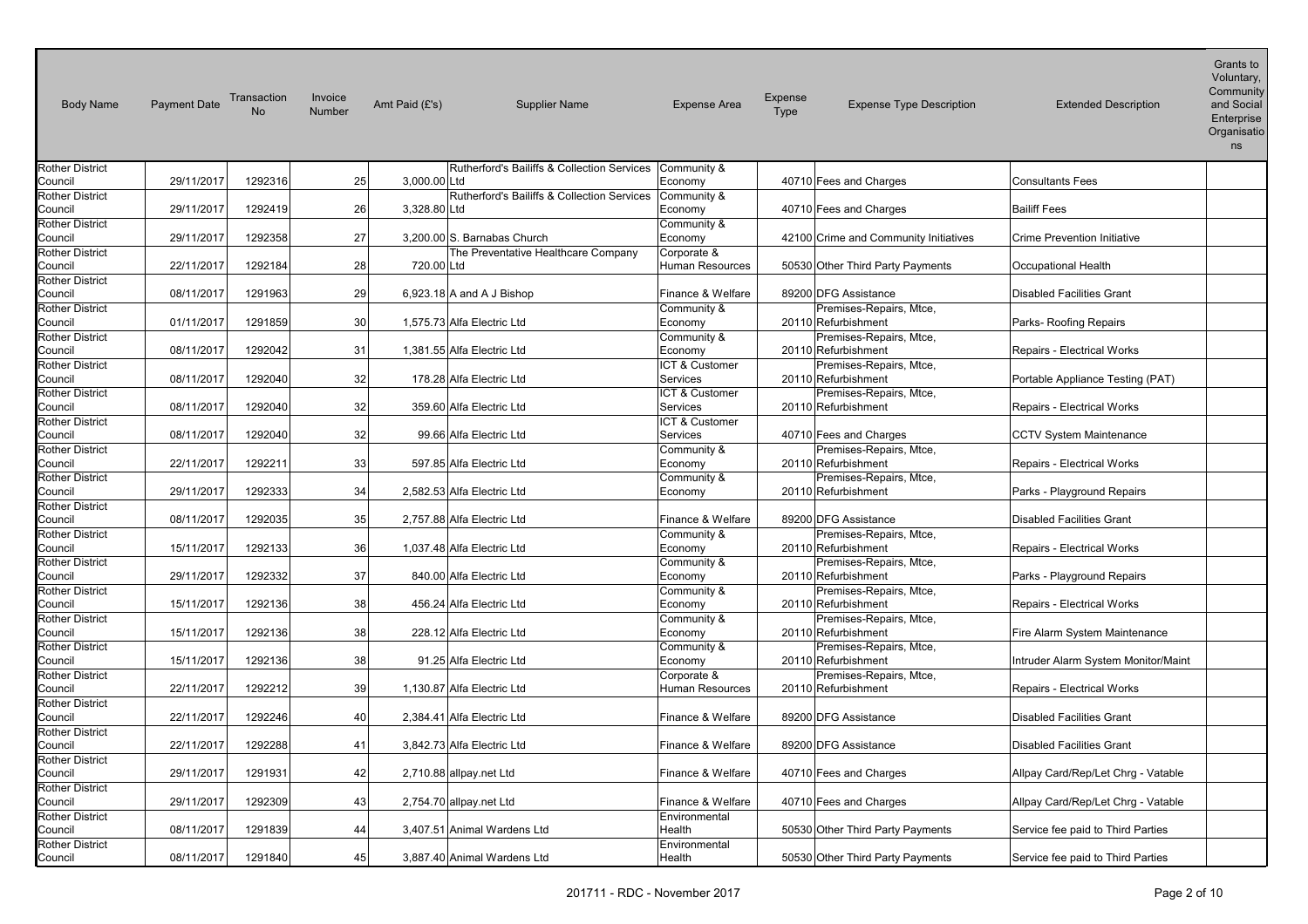| <b>Body Name</b>                  | <b>Payment Date</b> | Transaction<br>No | Invoice<br><b>Number</b> | Amt Paid (£'s)<br><b>Supplier Name</b>                               | <b>Expense Area</b>        | Expense<br>Type | <b>Expense Type Description</b>          | <b>Extended Description</b>         | Voluntary,<br>Community<br>and Social<br>Enterprise<br>Organisatio<br>ns |
|-----------------------------------|---------------------|-------------------|--------------------------|----------------------------------------------------------------------|----------------------------|-----------------|------------------------------------------|-------------------------------------|--------------------------------------------------------------------------|
| <b>Rother District</b>            |                     |                   |                          |                                                                      |                            |                 |                                          |                                     |                                                                          |
| Council                           | 29/11/2017          | 11003033          | 46                       | 12,000.00 BDO LLP                                                    | Finance & Welfare          |                 | 50530 Other Third Party Payments         | <b>Audit Fees</b>                   |                                                                          |
| <b>Rother District</b>            |                     |                   |                          |                                                                      | Corporate &                |                 |                                          |                                     |                                                                          |
| Council                           | 15/11/2017          | 1291957           | 47                       | 789.60 Beckwith Consulting Ltd                                       | Human Resources            |                 | 41510 Members Conference Expenses        | Members Training/Conference Fees    |                                                                          |
| Rother District<br>Council        | 29/11/2017          | 1292313           | 48                       | 594.00 BNI Sussex                                                    | ICT & Customer<br>Services |                 | 40750 Subscriptions to Organisations     | Subscription to Organisations       |                                                                          |
| <b>Rother District</b>            |                     |                   |                          |                                                                      |                            |                 |                                          |                                     |                                                                          |
| Council                           | 22/11/2017          | 1292244           | 49                       | 3,000.00 Branch and Lee                                              | Finance & Welfare          |                 | 40710 Fees and Charges                   | Subsidy Consultancy                 |                                                                          |
| <b>Rother District</b>            |                     |                   |                          |                                                                      | Environmental              |                 |                                          |                                     |                                                                          |
| Council                           | 01/11/2017          | 1291896           | 50                       | 400.50 Campbell Associates Ltd                                       | Health                     |                 | 40110 Tools & Specialist Equipment       | EnvH- Air Pollution Equipment       |                                                                          |
| Rother District                   |                     |                   |                          |                                                                      | Environmental              |                 |                                          |                                     |                                                                          |
| Council                           | 01/11/2017          | 1291896           | 50                       | 1,344.00 Campbell Associates Ltd                                     | Health                     |                 | 40110 Tools & Specialist Equipment       | <b>EnvH- Pollution Equipment</b>    |                                                                          |
| <b>Rother District</b>            |                     |                   |                          |                                                                      | ICT & Customer             |                 | Photocopy Paper (PRINT ROOM              |                                     |                                                                          |
| Council                           | 01/11/2017          | 1291846           | 51                       | 73.20 Canon (UK) Ltd                                                 | Services                   | 40530 ONLY)     |                                          | Colour Copy Paper SRA3              |                                                                          |
| <b>Rother District</b>            |                     |                   |                          |                                                                      | ICT & Customer             |                 | Photocopy Paper (PRINT ROOM              |                                     |                                                                          |
| Council                           | 01/11/2017          | 1291846           | 51                       | 600.48 Canon (UK) Ltd                                                | Services                   | 40530 ONLY)     |                                          | Photocopy White A4 80GSM            |                                                                          |
| <b>Rother District</b>            |                     |                   |                          |                                                                      | ICT & Customer             |                 | Photocopy Paper (PRINT ROOM              |                                     |                                                                          |
| Council                           | 22/11/2017          | 1292203           | 52                       | 681.16 Canon (UK) Ltd                                                | Services                   | 40530 ONLY)     |                                          | Wide Format Consumables             |                                                                          |
| <b>Rother District</b><br>Council | 01/11/2017          | 1291887           | 53                       | 12,619.74 Capita Business Services Ltd                               | Finance & Welfare          |                 | 40710 Fees and Charges                   |                                     |                                                                          |
| <b>Rother District</b>            |                     |                   |                          |                                                                      |                            |                 |                                          | Off-site resilience processing      |                                                                          |
| Council                           | 01/11/2017          | 1291886           | 54                       | 2,160.00 Capita Business Services Ltd                                | Finance & Welfare          |                 | 40710 Fees and Charges                   | Software for Academy System         |                                                                          |
| <b>Rother District</b>            |                     |                   |                          |                                                                      |                            |                 |                                          |                                     |                                                                          |
| Council                           | 01/11/2017          | 70050227          | 55                       | -12,850.00 Capita Business Services Ltd                              | Finance & Welfare          |                 | 40710 Fees and Charges                   | Software for Academy System         |                                                                          |
| <b>Rother District</b>            |                     |                   |                          |                                                                      |                            |                 |                                          |                                     |                                                                          |
| Council                           | 01/11/2017          | 70050231          | 56                       | 19,199.99 Capita Business Services Ltd                               | Finance & Welfare          |                 | 40710 Fees and Charges                   | Software for Academy System         |                                                                          |
| <b>Rother District</b>            |                     |                   |                          |                                                                      | Environmental              |                 |                                          |                                     |                                                                          |
| Council                           | 01/11/2017          | 1291836           | 57                       | 1,500.00 Chilled Foods Associates Ltd                                | Health                     |                 | 50530 Other Third Party Payments         | Service fee paid to Third Parties   |                                                                          |
| Rother District                   |                     |                   |                          |                                                                      | Community &                |                 |                                          |                                     |                                                                          |
| Council                           | 08/11/2017          | 1291978           | 58                       | 1,090.30 Cobalt Telephone Technologies Ltd                           | Economy                    |                 | 40710 Fees and Charges                   | Car Parks - Ringo service charges   |                                                                          |
| <b>Rother District</b>            | 08/11/2017          | 1292065           | 59                       | Combe Valley Countryside Park<br>7,891.63 Community Interest Company | Finance & Welfare          |                 | 98330 Capital Grants Receipts in Advance | S106 Land North of Pebsham Lane     |                                                                          |
| Council<br>Rother District        |                     |                   |                          | Combe Valley Countryside Park                                        |                            |                 |                                          |                                     |                                                                          |
| Council                           | 29/11/2017          | 1292282           | 60                       | 101,088.00 Community Interest Company                                | Finance & Welfare          |                 | 98330 Capital Grants Receipts in Advance | S106 Land North of Pebsham Lane     |                                                                          |
| <b>Rother District</b>            |                     |                   |                          |                                                                      | Community &                |                 | Premises-Repairs, Mtce,                  |                                     |                                                                          |
| Council                           | 08/11/2017          | 1291820           | 61                       | 570.00 CountyClean Environmental Services Ltd                        | Economy                    |                 | 20110 Refurbishment                      | Pumps Maintenance/ Repairs          |                                                                          |
| <b>Rother District</b>            |                     |                   |                          |                                                                      | Community &                |                 | Premises-Repairs, Mtce,                  |                                     |                                                                          |
| Council                           | 01/11/2017          | 1291868           | 62                       | 384.00 CountyClean Environmental Services Ltd                        | Economy                    |                 | 20110 Refurbishment                      | Pumps Maintenance/ Repairs          |                                                                          |
| Rother District                   |                     |                   |                          |                                                                      | Community &                |                 |                                          |                                     |                                                                          |
| Council                           | 01/11/2017          | 1291868           | 62                       | 168.00 CountyClean Environmental Services Ltd                        | Economy                    |                 | 20510 Premises-Sewerage                  | Sewage Charges                      |                                                                          |
| Rother District                   |                     |                   |                          |                                                                      | Community &                |                 | Premises-Repairs, Mtce,                  |                                     |                                                                          |
| Council                           | 08/11/2017          | 1291793           | 63                       | 660.00 CountyClean Environmental Services Ltd                        | Economy                    |                 | 20110 Refurbishment                      | Pumps Maintenance/ Repairs          |                                                                          |
| <b>Rother District</b>            |                     | 1292055           | 64                       |                                                                      | Community &                |                 | Premises-Repairs, Mtce,                  |                                     |                                                                          |
| Council                           | 15/11/2017          |                   |                          | 180.00 CountyClean Environmental Services Ltd                        | Economy                    |                 | 20110 Refurbishment                      | Pumps Maintenance/ Repairs          |                                                                          |
| Rother District<br>Council        | 15/11/2017          | 1292055           | 64                       | 360.00 CountyClean Environmental Services Ltd                        | Community &<br>Economy     |                 | 20510 Premises-Sewerage                  | Sewage Charges                      |                                                                          |
| <b>Rother District</b>            |                     |                   |                          |                                                                      | Community &                |                 | Premises-Repairs, Mtce,                  |                                     |                                                                          |
| Council                           | 22/11/2017          | 1292168           | 65                       | 570.00 CountyClean Environmental Services Ltd                        | Economy                    |                 | 20110 Refurbishment                      | Parks-Klargester Unit-Service/Repai |                                                                          |
| <b>Rother District</b>            |                     |                   |                          |                                                                      |                            |                 |                                          |                                     |                                                                          |
| Council                           | 08/11/2017          | 1291946           | 66                       | 2,160.00 De La Warr Pavilion (Enterprise) Ltd                        | Corporate Core             |                 | 20630 Premises- Meeting room Hire        | De La Warr Pavilion Hire            |                                                                          |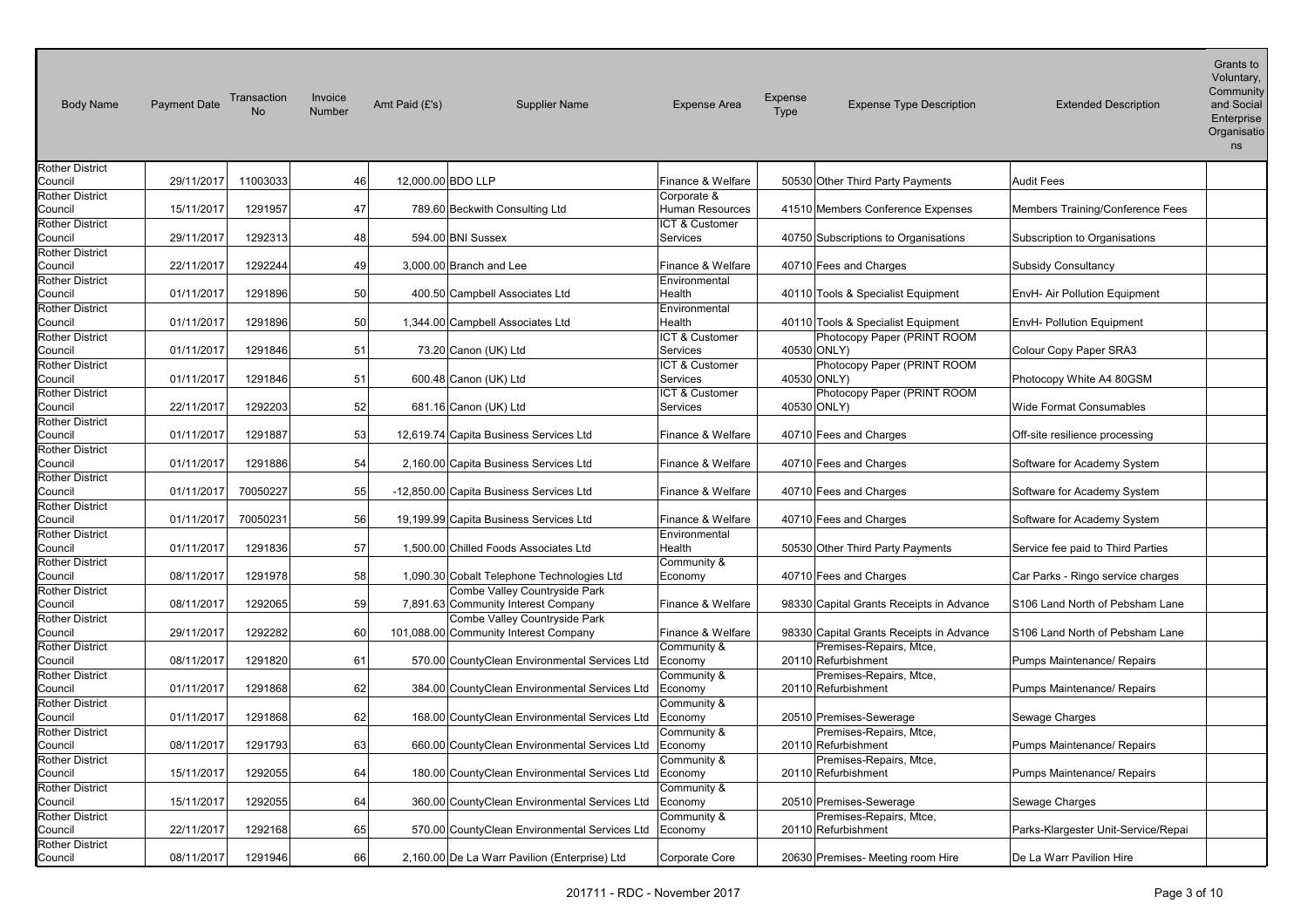| <b>Body Name</b>                  | <b>Payment Date</b> | Transaction<br><b>No</b> | Invoice<br>Number | Amt Paid (£'s) | <b>Supplier Name</b>                              | <b>Expense Area</b>              | Expense<br>Type | <b>Expense Type Description</b>                | <b>Extended Description</b>         | Voluntary,<br>Community<br>and Social<br>Enterprise<br>Organisatio<br>ns |
|-----------------------------------|---------------------|--------------------------|-------------------|----------------|---------------------------------------------------|----------------------------------|-----------------|------------------------------------------------|-------------------------------------|--------------------------------------------------------------------------|
| <b>Rother District</b>            |                     |                          |                   |                |                                                   |                                  |                 |                                                |                                     |                                                                          |
| Council                           | 08/11/2017          | 1291946                  | 66                |                | 399.60 De La Warr Pavilion (Enterprise) Ltd       | Corporate Core<br>ICT & Customer |                 | 40210 Refreshments                             | Catering/Refreshments for Meetings  |                                                                          |
| <b>Rother District</b><br>Council | 15/11/2017          | 1292070                  | 67                |                | 1,198.18 Dell Corporation Ltd                     | Services                         |                 | 41120 Computer Equipment (IT ONLY)             | New Computer Hardware               |                                                                          |
| <b>Rother District</b>            |                     |                          |                   |                |                                                   | Strategy &                       |                 |                                                |                                     |                                                                          |
| Council                           | 01/11/2017          | 1291845                  | 68                |                | 1,774.44 DGC (Historic Buildings) Consultants Ltd | Planning                         |                 | 40710 Fees and Charges                         | <b>Consultants Fees</b>             |                                                                          |
| <b>Rother District</b>            |                     |                          |                   |                |                                                   | Strategy &                       |                 |                                                |                                     |                                                                          |
| Council                           | 15/11/2017          | 1292151                  | 69                |                | 4,142.88 DGC (Historic Buildings) Consultants Ltd | Planning                         |                 | 40710 Fees and Charges                         | <b>Consultants Fees</b>             |                                                                          |
| <b>Rother District</b>            |                     |                          |                   |                |                                                   | Corporate &                      |                 |                                                |                                     |                                                                          |
| Council                           | 15/11/2017          | 1292075                  | 70                |                | 1,425.60 DMH Stallard                             | <b>Human Resources</b>           |                 | 40710 Fees and Charges                         | Legal Advice                        |                                                                          |
| <b>Rother District</b>            |                     |                          |                   |                |                                                   |                                  |                 |                                                |                                     |                                                                          |
| Council                           | 29/11/2017          | 1292349                  | 71                |                | 5,100.00 Dolphin Lifts Kent                       | Finance & Welfare                |                 | 89200 DFG Assistance                           | <b>Disabled Facilities Grant</b>    |                                                                          |
| <b>Rother District</b>            |                     |                          |                   |                |                                                   | ICT & Customer                   |                 |                                                |                                     |                                                                          |
| Council                           | 22/11/2017          | 1291874                  | 72                |                | 6,656.40 Easynet Ltd                              | Services                         |                 | 40910 Telephones                               | Leased Line Rental                  |                                                                          |
| <b>Rother District</b>            |                     |                          |                   |                |                                                   | Corporate &                      |                 |                                                |                                     |                                                                          |
| Council                           | 22/11/2017          | 1292068                  | 73                |                | 1,615.20 Eliesha Training Ltd                     | Human Resources                  | 10910 Training  |                                                | Sussex Train Consor-Training Course |                                                                          |
| <b>Rother District</b><br>Council | 01/11/2017          | 1291923                  | 74                |                | 3,432.00 F E Philcox Ltd                          | Community &<br>Economy           |                 | Premises-Repairs, Mtce,<br>20110 Refurbishment | Parks-Landscaping Works             |                                                                          |
| <b>Rother District</b>            |                     |                          |                   |                |                                                   |                                  |                 |                                                |                                     |                                                                          |
| Council                           | 01/11/2017          | 1291833                  | 75                |                | 960.00 Family Mosaic Housing                      | Finance & Welfare                |                 | 89200 DFG Assistance                           | <b>Disabled Facilities Grant</b>    |                                                                          |
| <b>Rother District</b>            |                     |                          |                   |                |                                                   |                                  |                 |                                                |                                     |                                                                          |
| Council                           | 08/11/2017          | 1291965                  | 76                |                | 720.00 Family Mosaic Housing                      | Finance & Welfare                |                 | 89200 DFG Assistance                           | <b>Disabled Facilities Grant</b>    |                                                                          |
| <b>Rother District</b>            |                     |                          |                   |                |                                                   |                                  |                 |                                                |                                     |                                                                          |
| Council                           | 08/11/2017          | 1291969                  | 77                |                | 1,483.81 Family Mosaic Housing                    | Finance & Welfare                |                 | 89200 DFG Assistance                           | <b>Disabled Facilities Grant</b>    |                                                                          |
| <b>Rother District</b>            |                     |                          |                   |                |                                                   |                                  |                 |                                                |                                     |                                                                          |
| Council                           | 08/11/2017          | 1291960                  | 78                |                | 1,349.90 Family Mosaic Housing                    | Finance & Welfare                |                 | 89200 DFG Assistance                           | <b>Disabled Facilities Grant</b>    |                                                                          |
| <b>Rother District</b><br>Council | 08/11/2017          | 1291962                  | 79                |                | 2,400.00 Family Mosaic Housing                    | Finance & Welfare                |                 | 89200 DFG Assistance                           | <b>Disabled Facilities Grant</b>    |                                                                          |
| <b>Rother District</b>            |                     |                          |                   |                |                                                   |                                  |                 |                                                |                                     |                                                                          |
| Council                           | 08/11/2017          | 1292034                  | 80                |                | 1,950.00 Family Mosaic Housing                    | Finance & Welfare                |                 | 89200 DFG Assistance                           | <b>Disabled Facilities Grant</b>    |                                                                          |
| <b>Rother District</b>            |                     |                          |                   |                |                                                   |                                  |                 |                                                |                                     |                                                                          |
| Council                           | 22/11/2017          | 1292247                  | 81                |                | 720.00 Family Mosaic Housing                      | Finance & Welfare                |                 | 89200 DFG Assistance                           | <b>Disabled Facilities Grant</b>    |                                                                          |
| <b>Rother District</b>            |                     |                          |                   |                |                                                   |                                  |                 |                                                |                                     |                                                                          |
| Council                           | 22/11/2017          | 1292248                  | 82                |                | 1,779.76 Family Mosaic Housing                    | Finance & Welfare                |                 | 89200 DFG Assistance                           | <b>Disabled Facilities Grant</b>    |                                                                          |
| <b>Rother District</b>            |                     |                          |                   |                |                                                   |                                  |                 |                                                |                                     |                                                                          |
| Council                           | 22/11/2017          | 1292289                  | 83                |                | 2,160.00 Family Mosaic Housing                    | Finance & Welfare                |                 | 89200 DFG Assistance                           | <b>Disabled Facilities Grant</b>    |                                                                          |
| <b>Rother District</b>            |                     | 1292292                  | 84                |                |                                                   | Finance & Welfare                |                 | 89200 DFG Assistance                           | <b>Disabled Facilities Grant</b>    |                                                                          |
| Council<br><b>Rother District</b> | 22/11/2017          |                          |                   |                | 757.15 Family Mosaic Housing                      |                                  |                 |                                                |                                     |                                                                          |
| Council                           | 22/11/2017          | 1292293                  | 85                |                | 840.00 Family Mosaic Housing                      | Finance & Welfare                |                 | 89200 DFG Assistance                           | <b>Disabled Facilities Grant</b>    |                                                                          |
| <b>Rother District</b>            |                     |                          |                   |                |                                                   |                                  |                 |                                                |                                     |                                                                          |
| Council                           | 22/11/2017          | 1292295                  | 86                |                | 1,151.24 Family Mosaic Housing                    | Finance & Welfare                |                 | 89200 DFG Assistance                           | <b>Disabled Facilities Grant</b>    |                                                                          |
| <b>Rother District</b>            |                     |                          |                   |                |                                                   |                                  |                 |                                                |                                     |                                                                          |
| Council                           | 29/11/2017          | 1292348                  | 87                |                | 928.88 Family Mosaic Housing                      | Finance & Welfare                |                 | 89200 DFG Assistance                           | <b>Disabled Facilities Grant</b>    |                                                                          |
| <b>Rother District</b>            |                     |                          |                   |                |                                                   | ICT & Customer                   |                 |                                                |                                     |                                                                          |
| Council                           | 22/11/2017          | 1292193                  | 88                |                | 654.36 Flame Ltd                                  | Services                         |                 | 50510 Private Contractors                      | Maintenance Contracts-Printing      |                                                                          |
| <b>Rother District</b>            |                     |                          |                   |                |                                                   | Community &                      |                 | Premises-Repairs, Mtce,                        |                                     |                                                                          |
| Council                           | 29/11/2017          | 1292338                  | 89                |                | 540.00 Foxhills Tree Services Ltd                 | Economy                          |                 | 20110 Refurbishment                            | Parks- Tree Works                   |                                                                          |
| <b>Rother District</b><br>Council | 08/11/2017          | 1291948                  | 90                |                | 1,699.20 Fulcrum Learning Ltd                     | Community &<br>Economy           |                 | 50410 Grants - Other Organisations             | Youth Arts Projects                 | Yes                                                                      |
|                                   |                     |                          |                   |                |                                                   |                                  |                 |                                                |                                     |                                                                          |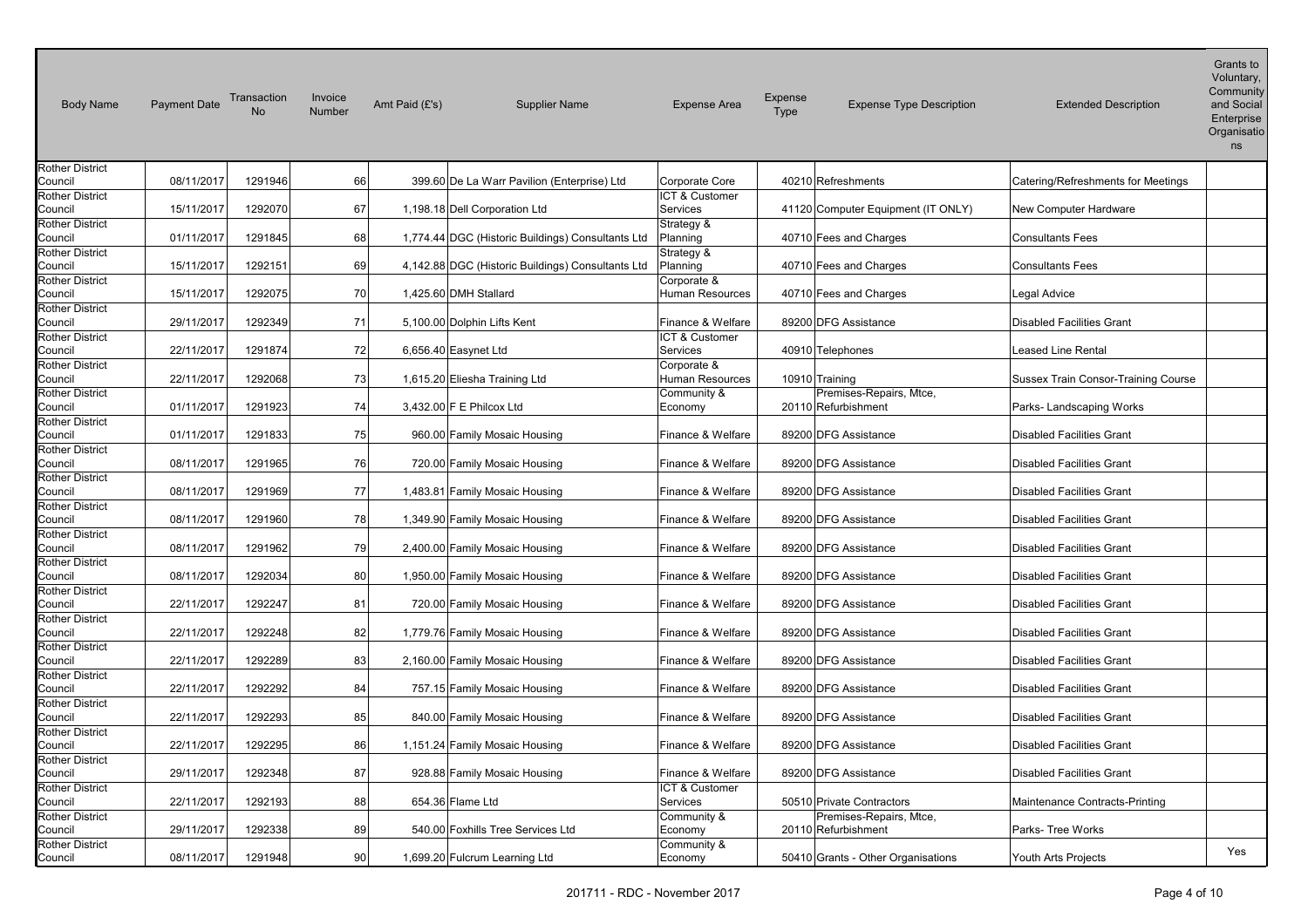| <b>Body Name</b>       | <b>Payment Date</b> | Transaction<br><b>No</b> | Invoice<br>Number | Amt Paid (£'s) | <b>Supplier Name</b>                       | <b>Expense Area</b>    | Expense<br>Type | <b>Expense Type Description</b>     | <b>Extended Description</b>         | Voluntary,<br>Community<br>and Social<br>Enterprise<br>Organisatio<br>ns |
|------------------------|---------------------|--------------------------|-------------------|----------------|--------------------------------------------|------------------------|-----------------|-------------------------------------|-------------------------------------|--------------------------------------------------------------------------|
| <b>Rother District</b> |                     |                          |                   |                |                                            | Community &            |                 |                                     |                                     |                                                                          |
| Council                | 15/11/2017          | 1292089                  | 91                |                | 2,475.60 G4S Cash Solutions (UK) Ltd       | Economy                |                 | 40710 Fees and Charges              | Cash Security Fees-Car Parks        |                                                                          |
| <b>Rother District</b> |                     |                          |                   |                |                                            | Community &            |                 |                                     |                                     |                                                                          |
| Council                | 15/11/2017          | 1292090                  | 92                |                | 2,260.80 G4S Cash Solutions (UK) Ltd       | Economy                |                 | 40710 Fees and Charges              | Cash Security Fees-Car Parks        |                                                                          |
| <b>Rother District</b> |                     |                          |                   |                |                                            | Community &            |                 |                                     |                                     |                                                                          |
| Council                | 15/11/2017          | 1292091                  | 93                |                | 2,354.40 G4S Cash Solutions (UK) Ltd       | Economy                |                 | 40710 Fees and Charges              | Cash Security Fees-Car Parks        |                                                                          |
| <b>Rother District</b> |                     |                          |                   |                |                                            | Community &            |                 |                                     |                                     |                                                                          |
| Council                | 15/11/2017          | 1292092                  | 94                |                | 2,299.80 G4S Cash Solutions (UK) Ltd       | Economy                |                 | 40710 Fees and Charges              | Cash Security Fees-Car Parks        |                                                                          |
| <b>Rother District</b> |                     |                          |                   |                |                                            | Community &            |                 |                                     |                                     |                                                                          |
| Council                | 15/11/2017          | 1292093                  | 95                |                | 2,295.00 G4S Cash Solutions (UK) Ltd       | Economy                |                 | 40710 Fees and Charges              | Cash Security Fees-Car Parks        |                                                                          |
| <b>Rother District</b> |                     |                          |                   |                |                                            | Community &            |                 |                                     |                                     |                                                                          |
| Council                | 08/11/2017          | 1291997                  | 96                |                | 552.00 G4S Cash Solutions (UK) Ltd         | Economy                |                 | 40710 Fees and Charges              | Cash Security Fees-Car Parks        |                                                                          |
| <b>Rother District</b> |                     |                          |                   |                |                                            | Community &            |                 |                                     |                                     |                                                                          |
| Council                | 15/11/2017          | 1292080                  | 97                |                | 813.60 G4S Cash Solutions (UK) Ltd         | Economy                |                 | 40710 Fees and Charges              | Cash Security Fees-Car Parks        |                                                                          |
| <b>Rother District</b> |                     |                          |                   |                |                                            | Community &            |                 |                                     |                                     |                                                                          |
| Council                | 15/11/2017          | 1292094                  | 98                |                | 2,179.80 G4S Cash Solutions (UK) Ltd       | Economy                |                 | 40710 Fees and Charges              | Cash Security Fees-Car Parks        |                                                                          |
| <b>Rother District</b> |                     |                          |                   |                |                                            |                        |                 |                                     |                                     |                                                                          |
| Council                | 15/11/2017          | 11002992                 | 99                |                | 1,837.50 Globetask Ltd                     | Finance & Welfare      |                 | 86050 Contract Payments - General   | Capital-Contract Payments - General |                                                                          |
| <b>Rother District</b> |                     |                          |                   |                |                                            |                        |                 |                                     |                                     |                                                                          |
| Council                | 22/11/2017          | 1292297                  | 100               |                | 5,725.00 GMS Adaptations                   | Finance & Welfare      |                 | 89200 DFG Assistance                | <b>Disabled Facilities Grant</b>    |                                                                          |
| <b>Rother District</b> |                     |                          |                   |                |                                            |                        |                 |                                     |                                     |                                                                          |
| Council                | 22/11/2017          | 1292303                  | 101               |                | 5,047.75 Griffin and Son                   | Finance & Welfare      |                 | 89200 DFG Assistance                | <b>Disabled Facilities Grant</b>    |                                                                          |
| <b>Rother District</b> |                     |                          |                   |                |                                            | Community &            |                 | Premises-Repairs, Mtce,             |                                     |                                                                          |
| Council                | 22/11/2017          | 1292167                  | 102               |                | 1,800.00 Gristwood and Toms Limited        | Economy                |                 | 20110 Refurbishment                 | Parks- Tree Works                   |                                                                          |
| <b>Rother District</b> |                     |                          |                   |                |                                            |                        |                 |                                     |                                     |                                                                          |
| Council                | 01/11/2017          | 1291831                  | 103               |                | 2,090.00 Handicare Accessibility Ltd       | Finance & Welfare      |                 | 89200 DFG Assistance                | <b>Disabled Facilities Grant</b>    |                                                                          |
| <b>Rother District</b> |                     |                          |                   |                |                                            | Community &            |                 | Premises-Repairs, Mtce,             |                                     |                                                                          |
| Council                | 08/11/2017          | 1292060                  | 104               |                | 702.58 Hastings Locksmiths and Key Service | Economy                |                 | 20110 Refurbishment                 | Purchase of Materials - Build Maint |                                                                          |
| <b>Rother District</b> |                     |                          |                   |                |                                            | Community &            |                 | Premises-Repairs, Mtce,             |                                     |                                                                          |
| Council                | 22/11/2017          | 1292273                  | 105               |                | 521.87 Hastings Locksmiths and Key Service | Economy                |                 | 20110 Refurbishment                 | Purchase of Materials - Build Maint |                                                                          |
| <b>Rother District</b> |                     |                          |                   |                |                                            | Community &            |                 |                                     |                                     |                                                                          |
| Council                | 15/11/2017          | 1292109                  | 106               |                | 1,110.00 Haulaway Ltd                      | Economy                |                 | 40710 Fees and Charges              | Hire of Skip                        |                                                                          |
| <b>Rother District</b> |                     |                          |                   |                |                                            | Corporate &            |                 |                                     |                                     |                                                                          |
| Council                | 01/11/2017          | 1291906                  | 107               |                | 5,760.00 Haymarket Media Group Ltd         | Human Resources        |                 | 11010 Advertising Vacancies         | <b>Advertising Vacant Post</b>      |                                                                          |
| <b>Rother District</b> |                     |                          |                   |                |                                            |                        |                 |                                     |                                     |                                                                          |
| Council                | 22/11/2017          | 1292291                  | 108               |                | 4,988.90 Hedley Visick Ltd                 | Finance & Welfare      |                 | 89200 DFG Assistance                | <b>Disabled Facilities Grant</b>    |                                                                          |
| <b>Rother District</b> |                     |                          |                   |                |                                            |                        |                 |                                     |                                     |                                                                          |
| Council                | 29/11/2017          | 1292352                  | 109               |                | 4,271.21 Hedley Visick Ltd                 | Finance & Welfare      |                 | 89200 DFG Assistance                | <b>Disabled Facilities Grant</b>    |                                                                          |
| <b>Rother District</b> |                     |                          |                   |                |                                            | ICT & Customer         |                 |                                     |                                     |                                                                          |
| Council                | 15/11/2017          | 1292129                  | 110               |                | 10,710.00 Ideal Networks Ltd               | Services               |                 | 50530 Other Third Party Payments    | <b>Technical Support</b>            |                                                                          |
| <b>Rother District</b> |                     |                          |                   |                |                                            | ICT & Customer         |                 |                                     |                                     |                                                                          |
| Council                | 15/11/2017          | 1292130                  | 111               |                | 5.822.40 Ideal Networks Ltd                | Services               |                 | 50530 Other Third Party Payments    | <b>Technical Support</b>            |                                                                          |
| <b>Rother District</b> |                     |                          |                   |                |                                            | Community &            |                 |                                     |                                     |                                                                          |
| Council                | 15/11/2017          | 1292069                  | 112               |                | 84,149.77 Idverde Limited                  | Economy                |                 | 20910 Premises-Routine Grounds Mtce | Parks-Grounds Maintenance Contracts |                                                                          |
| <b>Rother District</b> |                     |                          |                   |                |                                            | Corporate &            |                 |                                     |                                     |                                                                          |
| Council                | 29/11/2017          | 1292337                  | 113               |                | 960.00 IKON Training Ltd                   | Human Resources        | 10910 Training  |                                     | Sussex Train Consor-Training Course |                                                                          |
| Rother District        |                     |                          |                   |                |                                            | Strategy &             |                 |                                     |                                     |                                                                          |
| Council                | 22/11/2017          | 1291854                  | 114               |                | 549.00 Johnston Publishing Ltd             | Planning               | 40470 Publicity |                                     | Planady - Rye + Battle Observer     |                                                                          |
| <b>Rother District</b> |                     |                          |                   |                |                                            | Corporate &            |                 |                                     |                                     |                                                                          |
| Council                | 22/11/2017          | 1291903                  | 115               |                | 585.71 Johnston Publishing Ltd             | <b>Human Resources</b> |                 | 11010 Advertising Vacancies         | Advertising Vacant Post             |                                                                          |
|                        |                     |                          |                   |                |                                            |                        |                 |                                     |                                     |                                                                          |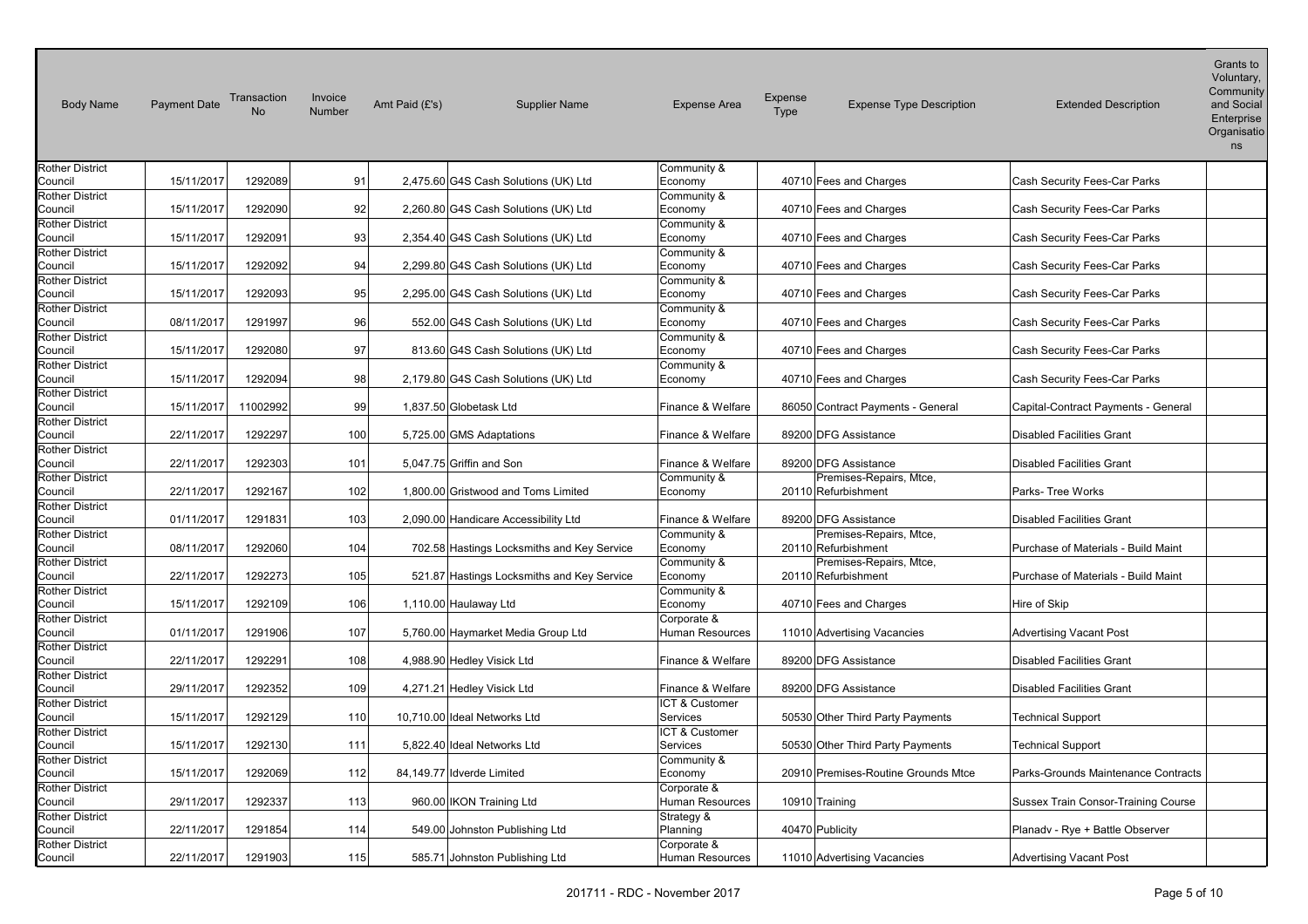| <b>Body Name</b>       | <b>Payment Date</b> | Transaction<br><b>No</b> | Invoice<br>Number | Amt Paid (£'s) | <b>Supplier Name</b>                        | <b>Expense Area</b>    | Expense<br><b>Type</b> | <b>Expense Type Description</b>      | <b>Extended Description</b>                                                | Voluntary,<br>Community<br>and Social<br>Enterprise<br>Organisatio<br>ns |
|------------------------|---------------------|--------------------------|-------------------|----------------|---------------------------------------------|------------------------|------------------------|--------------------------------------|----------------------------------------------------------------------------|--------------------------------------------------------------------------|
| <b>Rother District</b> |                     |                          |                   |                |                                             | Corporate &            |                        |                                      |                                                                            |                                                                          |
| Council                | 22/11/2017          | 1292178                  | 116               |                | 585.71 Johnston Publishing Ltd              | <b>Human Resources</b> |                        | 11010 Advertising Vacancies          | <b>Advertising Vacant Post</b>                                             |                                                                          |
| <b>Rother District</b> |                     |                          |                   |                |                                             | Corporate &            |                        |                                      |                                                                            |                                                                          |
| Council                | 22/11/2017          | 11003011                 | 117               |                | 585.71 Johnston Publishing Ltd              | Human Resources        |                        | 11010 Advertising Vacancies          | <b>Advertising Vacant Post</b>                                             |                                                                          |
| <b>Rother District</b> |                     |                          |                   |                |                                             | Corporate &            |                        |                                      |                                                                            |                                                                          |
| Council                | 22/11/2017          | 11003012                 | 118               |                | 905.64 Johnston Publishing Ltd              | Human Resources        |                        | 11010 Advertising Vacancies          | <b>Advertising Vacant Post</b>                                             |                                                                          |
| <b>Rother District</b> |                     |                          |                   |                |                                             | Corporate &            |                        |                                      |                                                                            |                                                                          |
|                        |                     |                          |                   |                |                                             |                        |                        |                                      |                                                                            |                                                                          |
| Council                | 22/11/2017          | 11003013                 | 119               |                | 585.71 Johnston Publishing Ltd              | Human Resources        |                        | 11010 Advertising Vacancies          | <b>Advertising Vacant Post</b>                                             |                                                                          |
| <b>Rother District</b> |                     |                          |                   |                |                                             | Corporate &            |                        |                                      |                                                                            |                                                                          |
| Council                | 22/11/2017          | 1292175                  | 120               |                | 905.64 Johnston Publishing Ltd              | Human Resources        |                        | 11010 Advertising Vacancies          | <b>Advertising Vacant Post</b>                                             |                                                                          |
| <b>Rother District</b> |                     |                          |                   |                |                                             | Corporate &            |                        |                                      |                                                                            |                                                                          |
| Council                | 22/11/2017          | 1292177                  | 121               |                | 585.71 Johnston Publishing Ltd              | Human Resources        |                        | 11010 Advertising Vacancies          | <b>Advertising Vacant Post</b>                                             |                                                                          |
| <b>Rother District</b> |                     |                          |                   |                |                                             | Corporate &            |                        |                                      |                                                                            |                                                                          |
| Council                | 22/11/2017          | 11003014                 | 122               |                | -585.71 Johnston Publishing Ltd             | Human Resources        |                        | 11010 Advertising Vacancies          | <b>Advertising Vacant Post</b>                                             |                                                                          |
| <b>Rother District</b> |                     |                          |                   |                |                                             | Corporate &            |                        |                                      |                                                                            |                                                                          |
| Council                | 22/11/2017          | 11003015                 | 123               |                | -585.71 Johnston Publishing Ltd             | Human Resources        |                        | 11010 Advertising Vacancies          | <b>Advertising Vacant Post</b>                                             |                                                                          |
| Rother District        |                     |                          |                   |                |                                             | Corporate &            |                        |                                      |                                                                            |                                                                          |
| Council                | 22/11/2017          | 11003016                 | 124               |                | -905.64 Johnston Publishing Ltd             | Human Resources        |                        | 11010 Advertising Vacancies          | <b>Advertising Vacant Post</b>                                             |                                                                          |
| <b>Rother District</b> |                     |                          |                   |                |                                             | Corporate &            |                        |                                      |                                                                            |                                                                          |
| Council                | 22/11/2017          | 11003017                 | 125               |                | -585.71 Johnston Publishing Ltd             | <b>Human Resources</b> |                        | 11010 Advertising Vacancies          | <b>Advertising Vacant Post</b>                                             |                                                                          |
|                        |                     |                          |                   |                |                                             | ICT & Customer         |                        |                                      |                                                                            |                                                                          |
| <b>Rother District</b> |                     |                          |                   |                |                                             |                        |                        |                                      |                                                                            |                                                                          |
| Council                | 01/11/2017          | 1291640                  | 126               |                | 2,531.65 KCOM Group Plc                     | Services               |                        | 40910 Telephones                     | <b>BT Smartnumber Charges</b>                                              |                                                                          |
| <b>Rother District</b> |                     |                          |                   |                |                                             | Corporate &            |                        |                                      |                                                                            |                                                                          |
| Council                | 15/11/2017          | 1292098                  | 127               |                | 960.00 Keystar Training Ltd                 | <b>Human Resources</b> | 10910 Training         |                                      | Sussex Train Consor-Training Course                                        |                                                                          |
| <b>Rother District</b> |                     |                          |                   |                |                                             |                        |                        |                                      |                                                                            |                                                                          |
| Council                | 08/11/2017          | 1291950                  | 128               |                | 1,227,227.14 Kier Services - Environmental  | Corporate Core         |                        | 50510 Private Contractors            | <b>CORE Joint Waste Cost</b>                                               |                                                                          |
| <b>Rother District</b> |                     |                          |                   |                |                                             | Community &            |                        |                                      |                                                                            |                                                                          |
| Council                | 22/11/2017          | 1292204                  | 129               |                | 1,259.70 Kier Services - Environmental      | Economy                |                        | 50510 Private Contractors            | <b>Commercial Waste Collection Contract</b>                                |                                                                          |
| <b>Rother District</b> |                     |                          |                   |                |                                             |                        |                        |                                      |                                                                            |                                                                          |
| Council                | 22/11/2017          | 1292189                  | 130               |                | 20,000.00 Kier Services - Environmental     | Corporate Core         |                        | 50510 Private Contractors            | Joint waste -EXIT                                                          |                                                                          |
| <b>Rother District</b> |                     |                          |                   |                |                                             | Community &            |                        |                                      |                                                                            |                                                                          |
| Council                | 15/11/2017          | 1292011                  | 131               |                | 7,401.00 Larkin Engineering Enterprises Ltd | Economy                |                        | 40110 Tools & Specialist Equipment   | Supply of Litter Bins                                                      |                                                                          |
| <b>Rother District</b> |                     |                          |                   |                |                                             |                        |                        |                                      |                                                                            |                                                                          |
| Council                | 08/11/2017          | 1292036                  | 132               |                | 1,500.00 LHS Locata (Housing Services) Ltd  | Finance & Welfare      |                        | 50530 Other Third Party Payments     | <b>Technical Support</b>                                                   |                                                                          |
| <b>Rother District</b> |                     |                          |                   |                |                                             |                        |                        |                                      |                                                                            |                                                                          |
| Council                | 08/11/2017          | 1292037                  | 133               |                | 2,206.20 LHS Locata (Housing Services) Ltd  | Finance & Welfare      |                        | 40750 Subscriptions to Organisations | Choice Based Letting Membership                                            |                                                                          |
| <b>Rother District</b> |                     |                          |                   |                | Little Common & Cooden Business             | Community &            |                        |                                      |                                                                            |                                                                          |
| Council                | 01/11/2017          | 1291924                  | 134               |                | 500.00 Association                          | Economy                |                        | 50530 Other Third Party Payments     | Christmas Lights                                                           |                                                                          |
| <b>Rother District</b> |                     |                          |                   |                |                                             |                        |                        |                                      |                                                                            |                                                                          |
| Council                | 29/11/2017          | 1292396                  | 135               |                | 1,250.00 Manor Residential Properties LLP   | Finance & Welfare      |                        | 40710 Fees and Charges               | Rent in Advance for Homeless                                               |                                                                          |
|                        |                     |                          |                   |                |                                             | ICT & Customer         |                        |                                      |                                                                            |                                                                          |
| <b>Rother District</b> |                     |                          |                   |                |                                             |                        |                        |                                      |                                                                            |                                                                          |
| Council                | 22/11/2017          | 1292301                  | 136               |                | 1,426.80 MCPC Systems (UK) Ltd              | Services               |                        |                                      | 41140 Computer Licences (IT TO BUY ONLY) Maintenance/Upgrading of Software |                                                                          |
| <b>Rother District</b> |                     |                          |                   |                |                                             | ICT & Customer         |                        |                                      |                                                                            |                                                                          |
| Council                | 01/11/2017          | 1291834                  | 137               |                | 2,354.40 Morgana Systems Limited            | Services               |                        | 50510 Private Contractors            | Maintenance Contracts-Printing                                             |                                                                          |
| <b>Rother District</b> |                     |                          |                   |                |                                             | Environmental          |                        |                                      |                                                                            |                                                                          |
| Council                | 01/11/2017          | 1291838                  | 138               |                | 17.88 NewAuto Ltd T/A MOGO (UK)             | Health                 |                        | 40110 Tools & Specialist Equipment   | Carriage/Handling Charge                                                   |                                                                          |
| Rother District        |                     |                          |                   |                |                                             | Environmental          |                        |                                      |                                                                            |                                                                          |
| Council                | 01/11/2017          | 1291838                  | 138               |                | 1,138.80 NewAuto Ltd T/A MOGO (UK)          | Health                 |                        | 50530 Other Third Party Payments     | <b>WDC Taxi Licence Plates</b>                                             |                                                                          |
| <b>Rother District</b> |                     |                          |                   |                |                                             |                        |                        |                                      |                                                                            |                                                                          |
| Council                | 15/11/2017          | 1291977                  | 139               |                | 2,760.00 Northgate Public Services (UK) Ltd | Finance & Welfare      |                        | 86210 Software Purchase              | Purchase of Computer Software                                              |                                                                          |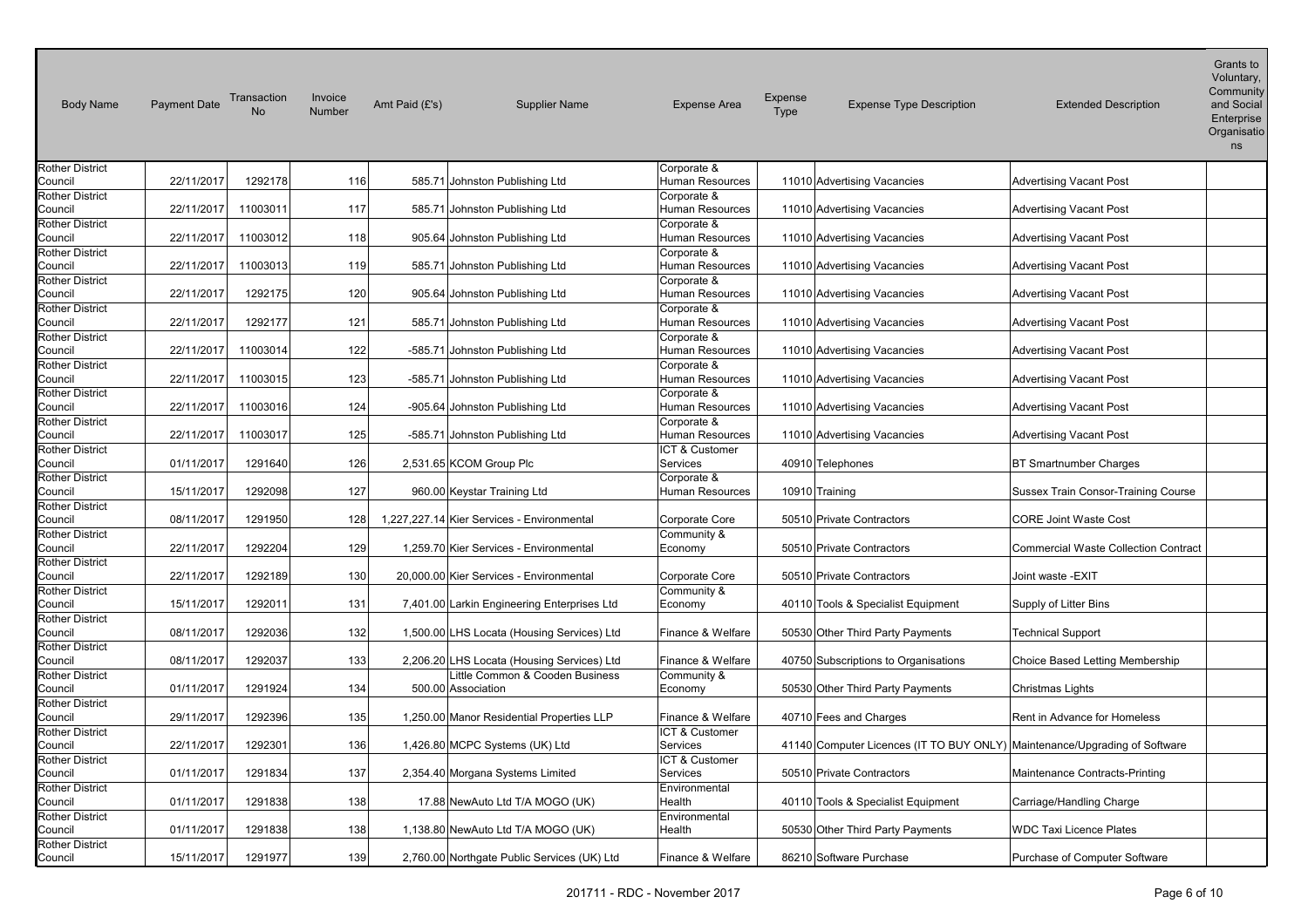| <b>Body Name</b>                  | <b>Payment Date</b> | Transaction<br><b>No</b> | Invoice<br>Number | Amt Paid (£'s) | <b>Supplier Name</b>                         | <b>Expense Area</b>    | Expense<br>Type | <b>Expense Type Description</b>                                         | <b>Extended Description</b>                | Voluntary,<br>Community<br>and Social<br>Enterprise<br>Organisatio<br>ns |
|-----------------------------------|---------------------|--------------------------|-------------------|----------------|----------------------------------------------|------------------------|-----------------|-------------------------------------------------------------------------|--------------------------------------------|--------------------------------------------------------------------------|
| <b>Rother District</b>            |                     |                          |                   |                |                                              |                        |                 |                                                                         |                                            |                                                                          |
| Council                           | 08/11/2017          | 1291986                  | 140               |                | 9,600.00 Northgate Public Services (UK) Ltd  | Finance & Welfare      |                 | 86210 Software Purchase                                                 | Purchase of Computer Software              |                                                                          |
| <b>Rother District</b>            |                     |                          |                   |                |                                              |                        |                 |                                                                         |                                            |                                                                          |
| Council                           | 22/11/2017          | 1291979                  | 141               |                | 3,870.86 Northgate Public Services (UK) Ltd  | Finance & Welfare      |                 | 86210 Software Purchase                                                 | Purchase of Computer Software              |                                                                          |
| <b>Rother District</b>            |                     |                          |                   |                |                                              |                        |                 |                                                                         |                                            |                                                                          |
| Council                           | 29/11/2017          | 1292371                  | 142               |                | 8,280.00 Northgate Public Services (UK) Ltd  | Finance & Welfare      |                 | 86210 Software Purchase                                                 | Purchase of Computer Software              |                                                                          |
| <b>Rother District</b>            |                     |                          |                   |                |                                              |                        |                 |                                                                         |                                            |                                                                          |
| Council                           | 22/11/2017          | 1292294                  | 143               |                | 5,325.53 Nutra Plumbing and Heating Ltd      | Finance & Welfare      |                 | 89200 DFG Assistance                                                    | <b>Disabled Facilities Grant</b>           |                                                                          |
| <b>Rother District</b>            |                     |                          |                   |                |                                              | ICT & Customer         |                 |                                                                         |                                            |                                                                          |
| Council                           | 01/11/2017          | 1291827                  | 144               |                | 642.00 O2 (UK) Ltd                           | <b>Services</b>        |                 | 40920 Mobile Phones                                                     | Purchase of mobile phones                  |                                                                          |
| <b>Rother District</b>            |                     |                          |                   |                |                                              | ICT & Customer         |                 |                                                                         |                                            |                                                                          |
| Council                           | 08/11/2017          | 1291953                  | 145               |                | 13,308.00 Ocella Ltd                         | Services               |                 | 41140 Computer Licences (IT TO BUY ONLY) Advance Pay OCELLA Maintenance |                                            |                                                                          |
| <b>Rother District</b>            |                     |                          |                   |                |                                              | Strategy &             |                 |                                                                         |                                            |                                                                          |
| Council                           | 15/11/2017          | 1292148                  | 146               |                | 600.00 Ocella Ltd                            | Planning               |                 | 41110 Additional Computer Equipment                                     | <b>OCELLA Amendments/Upgrading</b>         |                                                                          |
| <b>Rother District</b>            |                     |                          |                   |                |                                              | Strategy &             |                 |                                                                         |                                            |                                                                          |
| Council                           | 15/11/2017          | 1292150                  | 147               |                | 5,640.00 Ocella Ltd                          | Planning               |                 | 41110 Additional Computer Equipment                                     | <b>OCELLA Amendments/Upgrading</b>         |                                                                          |
| <b>Rother District</b>            |                     |                          |                   |                |                                              | Community &            |                 | Premises-Repairs, Mtce,                                                 |                                            |                                                                          |
| Council                           | 22/11/2017          | 1292122                  | 148               |                | 569.75 Palmstead Nurseries Ltd               | Economy                |                 | 20110 Refurbishment                                                     | Parks- Purchase of Plants                  |                                                                          |
| <b>Rother District</b>            |                     |                          |                   |                |                                              | Corporate &            |                 |                                                                         |                                            |                                                                          |
| Council                           | 22/11/2017          | 1292045                  | 149               |                | 1,140.00 Pearce Learning and Development Ltd | Human Resources        |                 | 10910 Training                                                          | <b>Sussex Train Consor-Training Course</b> |                                                                          |
| <b>Rother District</b>            |                     |                          |                   |                |                                              | Corporate &            |                 |                                                                         |                                            |                                                                          |
| Council                           | 22/11/2017          | 1292124                  | 150               |                | 4,040.00 Pitney Bowes Purchase Power         | Human Resources        |                 | 99010 Stock Accounts                                                    | Town Hall Franking Machine                 |                                                                          |
| <b>Rother District</b>            |                     |                          |                   |                |                                              | Corporate &            |                 |                                                                         |                                            |                                                                          |
| Council                           | 22/11/2017          | 1292124                  | 150               |                | 413.87 Pitney Bowes Purchase Power           | Human Resources        |                 | 99010 Stock Accounts                                                    | Town Hall Franking Machine                 |                                                                          |
| <b>Rother District</b>            |                     |                          |                   |                |                                              | Community &            |                 | Premises-Repairs, Mtce,                                                 |                                            |                                                                          |
| Council                           | 01/11/2017          | 1291862                  | 151               |                | 3,354.00 Playsafe Playgorunds Ltd            | Economy                |                 | 20110 Refurbishment                                                     | Parks- Fencing Products                    |                                                                          |
| <b>Rother District</b>            |                     |                          |                   |                |                                              | Community &            |                 | Premises-Repairs, Mtce,                                                 |                                            |                                                                          |
| Council                           | 15/11/2017          | 1292077                  | 152               |                | 1,317.60 Playsafe Playgorunds Ltd            | Economy                |                 | 20110 Refurbishment                                                     | Parks - Playground Repairs                 |                                                                          |
| <b>Rother District</b>            |                     |                          |                   |                |                                              | Community &            |                 | Premises-Repairs, Mtce,                                                 |                                            |                                                                          |
| Council                           | 15/11/2017          | 1292138                  | 153               |                | 83,446.69 Playsafe Playgorunds Ltd           | Economy                |                 | 20110 Refurbishment                                                     | Parks- Playground Equipment                |                                                                          |
| <b>Rother District</b>            |                     |                          |                   |                |                                              | Community &            |                 | Premises-Repairs, Mtce,                                                 |                                            |                                                                          |
| Council                           | 22/11/2017          | 1292171                  | 154               |                | 4,583.10 Playsafe Playgorunds Ltd            | Economy                |                 | 20110 Refurbishment                                                     | Parks- Playground Equipment                |                                                                          |
| <b>Rother District</b>            |                     |                          |                   |                |                                              |                        |                 |                                                                         |                                            |                                                                          |
| Council                           | 22/11/2017          | 11003010                 | 155               |                | -1,378.92 Playsafe Playgorunds Ltd           | Community &<br>Economy |                 | Premises-Repairs, Mtce,<br>20110 Refurbishment                          | Parks- Playground Equipment                |                                                                          |
| <b>Rother District</b>            |                     |                          |                   |                |                                              |                        |                 |                                                                         |                                            |                                                                          |
| Council                           | 29/11/2017          | 1292284                  | 156               |                | 2,198.35 Plumbline Plumbing & Heating Ltd    | Community &            |                 |                                                                         | Contribution to works                      |                                                                          |
|                                   |                     |                          |                   |                |                                              | Economy                |                 | 50530 Other Third Party Payments                                        |                                            |                                                                          |
| <b>Rother District</b><br>Council | 29/11/2017          | 1292284                  | 156               |                | 2,488.80 Plumbline Plumbing & Heating Ltd    | Community &<br>Economy |                 | 50530 Other Third Party Payments                                        | Contribution to works                      |                                                                          |
| <b>Rother District</b>            |                     |                          |                   |                |                                              |                        |                 |                                                                         |                                            |                                                                          |
| Council                           | 22/11/2017          | 1292296                  | 157               |                | 1,950.00 Prestige Stairlifts Ltd             | Finance & Welfare      |                 | 89200 DFG Assistance                                                    | <b>Disabled Facilities Grant</b>           |                                                                          |
|                                   |                     |                          |                   |                |                                              |                        |                 |                                                                         |                                            |                                                                          |
| <b>Rother District</b>            |                     |                          |                   |                |                                              |                        |                 |                                                                         |                                            |                                                                          |
| Council                           | 15/11/2017          | 1292112                  | 158               |                | 851.90 Redmere Lodge                         | Finance & Welfare      |                 | 40710 Fees and Charges                                                  | Bed and Breakfast Accom - misc.            |                                                                          |
| <b>Rother District</b>            |                     |                          |                   |                |                                              |                        |                 |                                                                         |                                            |                                                                          |
| Council                           | 29/11/2017          | 1292382                  | 159               |                | 851.90 Redmere Lodge                         | Finance & Welfare      |                 | 40710 Fees and Charges                                                  | Bed and Breakfast Accom - misc.            |                                                                          |
| <b>Rother District</b>            |                     |                          |                   |                |                                              | ICT & Customer         |                 |                                                                         |                                            |                                                                          |
| Council                           | 22/11/2017          | 1292190                  | 160               |                | 604.80 Repro-Link                            | <b>Services</b>        |                 | 50510 Private Contractors                                               | Maintenance Contracts-Printing             |                                                                          |
| <b>Rother District</b>            |                     |                          |                   |                |                                              | ICT & Customer         |                 |                                                                         |                                            |                                                                          |
| Council                           | 22/11/2017          | 1292194                  | 161               |                | 604.80 Repro-Link                            | Services               |                 | 50510 Private Contractors                                               | Maintenance Contracts-Printing             |                                                                          |
| <b>Rother District</b>            |                     |                          |                   |                |                                              | Strategy &             |                 |                                                                         |                                            |                                                                          |
| Council                           | 15/11/2017          | 1292157                  | 162               |                | 900.00 Rural Planning Ltd                    | Planning               |                 | 40710 Fees and Charges                                                  | <b>Consultants Fees</b>                    |                                                                          |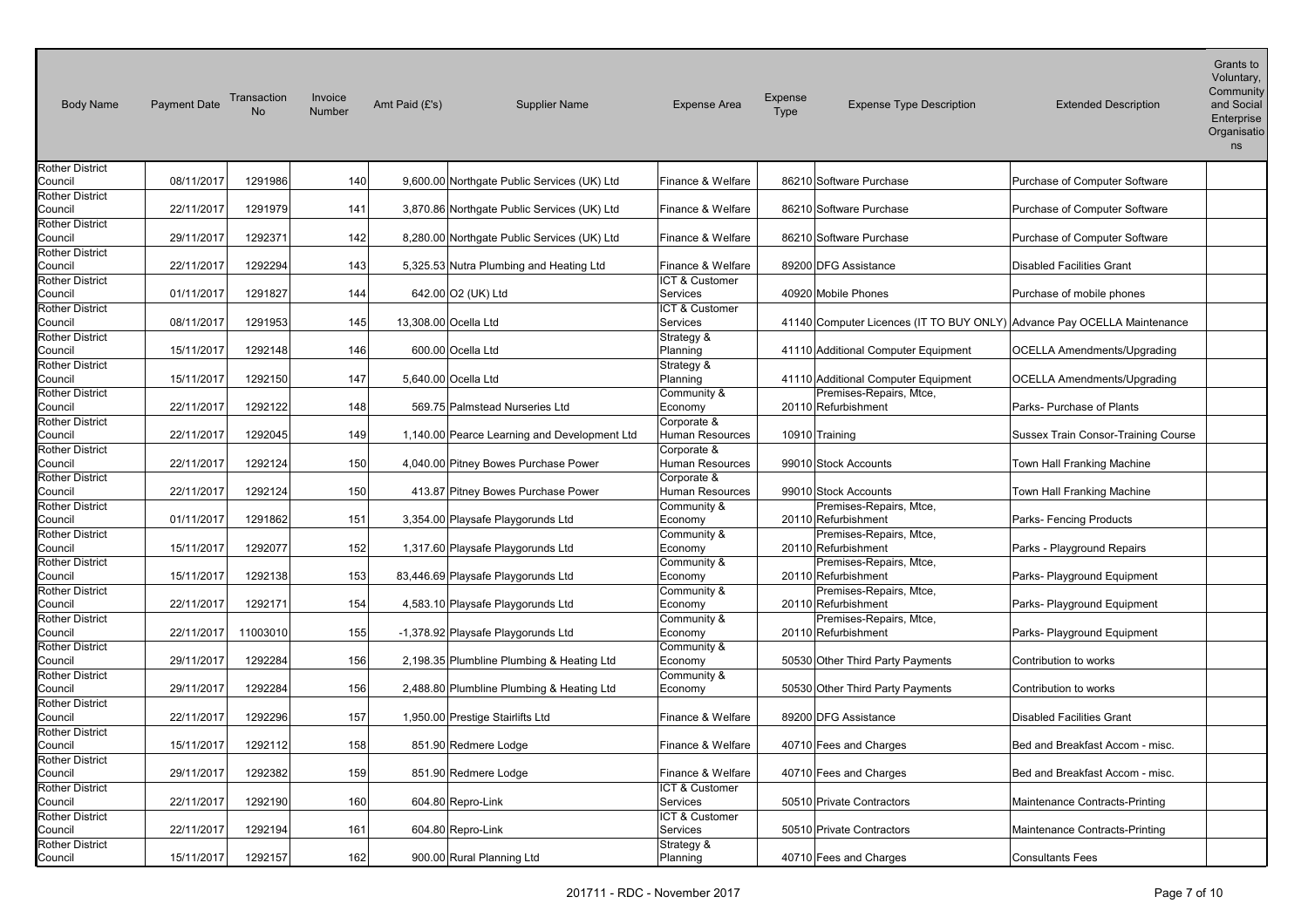| <b>Body Name</b>                  | <b>Payment Date</b> | Transaction<br><b>No</b> | Invoice<br>Number | Amt Paid (£'s) | <b>Supplier Name</b>                            | <b>Expense Area</b>    | Expense<br><b>Type</b> | <b>Expense Type Description</b>                             | <b>Extended Description</b>         | Voluntary,<br>Community<br>and Social<br>Enterprise<br>Organisatio<br>ns |
|-----------------------------------|---------------------|--------------------------|-------------------|----------------|-------------------------------------------------|------------------------|------------------------|-------------------------------------------------------------|-------------------------------------|--------------------------------------------------------------------------|
| <b>Rother District</b>            |                     |                          |                   |                |                                                 |                        |                        |                                                             |                                     |                                                                          |
| Council                           | 08/11/2017          | 1292016                  | 163               |                | 504.00 Saffron HMO Ltd                          | Finance & Welfare      |                        | 40710 Fees and Charges                                      | Bed and Breakfast Accom - misc.     |                                                                          |
| <b>Rother District</b>            |                     |                          |                   |                |                                                 |                        |                        |                                                             |                                     |                                                                          |
| Council                           | 08/11/2017          | 1292031                  | 164               |                | 504.00 Saffron HMO Ltd                          | Finance & Welfare      |                        | 40710 Fees and Charges                                      | Bed and Breakfast Accom - misc.     |                                                                          |
| <b>Rother District</b>            |                     |                          |                   |                |                                                 |                        |                        |                                                             |                                     |                                                                          |
| Council                           | 08/11/2017          | 1292017                  | 165               |                | 504.00 Saffron HMO Ltd                          | Finance & Welfare      |                        | 40710 Fees and Charges                                      | Bed and Breakfast Accom - misc.     |                                                                          |
| <b>Rother District</b>            |                     |                          |                   |                |                                                 |                        |                        |                                                             |                                     |                                                                          |
| Council                           | 08/11/2017          | 1292032                  | 166               |                | 504.00 Saffron HMO Ltd                          | Finance & Welfare      |                        | 40710 Fees and Charges                                      | Bed and Breakfast Accom - misc.     |                                                                          |
| <b>Rother District</b>            |                     |                          |                   |                |                                                 |                        |                        |                                                             |                                     |                                                                          |
| Council                           | 08/11/2017          | 1292033                  | 167               |                | 504.00 Saffron HMO Ltd                          | Finance & Welfare      |                        | 40710 Fees and Charges                                      | Bed and Breakfast Accom - misc.     |                                                                          |
| Rother District                   |                     |                          |                   |                |                                                 | ICT & Customer         |                        |                                                             |                                     |                                                                          |
| Council                           | 01/11/2017          | 1291863                  | 168               |                | 585.60 Scantech Lithographic Ltd                | Services               |                        | 50510 Private Contractors                                   | Work by Outside Contractors         |                                                                          |
| <b>Rother District</b>            |                     |                          |                   |                |                                                 | Corporate &            |                        |                                                             |                                     |                                                                          |
| Council                           | 08/11/2017          | 1291994                  | 169               |                | 973.13 Scottish Water Business Stream Limited   | <b>Human Resources</b> |                        | 20510 Premises-Sewerage                                     | Sewage Charges                      |                                                                          |
| <b>Rother District</b>            | 15/11/2017          |                          | 170               |                |                                                 | Community &            |                        |                                                             |                                     |                                                                          |
| Council                           |                     | 1292079                  |                   |                | 1,164.87 Scottish Water Business Stream Limited | Economy                |                        | 20510 Premises-Sewerage                                     | Sewage Charges                      |                                                                          |
| <b>Rother District</b>            | 15/11/2017          |                          |                   |                | 667.42 Scottish Water Business Stream Limited   | Corporate &            |                        |                                                             |                                     |                                                                          |
| Council                           |                     | 1292082                  | 171               |                |                                                 | Human Resources        |                        | 20510 Premises-Sewerage                                     | Sewage Charges                      |                                                                          |
| <b>Rother District</b><br>Council | 15/11/2017          | 1292083                  | 172               |                | 1,048.10 Scottish Water Business Stream Limited | Community &<br>Economy |                        | 20510 Premises-Sewerage                                     | Sewage Charges                      |                                                                          |
| <b>Rother District</b>            |                     |                          |                   |                |                                                 | Community &            |                        |                                                             |                                     |                                                                          |
| Council                           | 22/11/2017          | 1292239                  | 173               |                | 4,331.41 Scottish Water Business Stream Limited | Economy                |                        | 20510 Premises-Sewerage                                     | Sewage Charges                      |                                                                          |
| <b>Rother District</b>            |                     |                          |                   |                |                                                 | Community &            |                        |                                                             |                                     |                                                                          |
| Council                           | 22/11/2017          | 1292286                  | 174               |                | 702.67 Scottish Water Business Stream Limited   | Economy                |                        | 20510 Premises-Sewerage                                     | Sewage Charges                      |                                                                          |
| <b>Rother District</b>            |                     |                          |                   |                |                                                 | Community &            |                        |                                                             |                                     |                                                                          |
| Council                           | 22/11/2017          | 1292287                  | 175               |                | 1,145.92 Scottish Water Business Stream Limited | Economy                |                        | 20510 Premises-Sewerage                                     | Sewage Charges                      |                                                                          |
| <b>Rother District</b>            |                     |                          |                   |                |                                                 | Community &            |                        |                                                             |                                     |                                                                          |
| Council                           | 29/11/2017          | 1292330                  | 176               |                | 184.89 Scottish Water Business Stream Limited   | Economy                |                        | 20510 Premises-Sewerage                                     | Sewage Charges                      |                                                                          |
| <b>Rother District</b>            |                     |                          |                   |                |                                                 | Community &            |                        |                                                             |                                     |                                                                          |
| Council                           | 29/11/2017          | 1292330                  | 176               |                | 739.55 Scottish Water Business Stream Limited   | Economy                |                        | 20510 Premises-Sewerage                                     | Sewage Charges                      |                                                                          |
| <b>Rother District</b>            |                     |                          |                   |                |                                                 |                        |                        |                                                             |                                     |                                                                          |
| Council                           | 22/11/2017          | 1292118                  | 177               |                | 744.00 Shelter Training                         | Finance & Welfare      |                        | 10910 Training                                              | Housing-Training                    |                                                                          |
| <b>Rother District</b>            |                     |                          |                   |                |                                                 | Community &            |                        |                                                             |                                     |                                                                          |
| Council                           | 01/11/2017          | 1291891                  | 178               |                | 603.28 South East Water Ltd                     | Economy                |                        | 20410 Premises-Water                                        | <b>Water Charges</b>                |                                                                          |
| <b>Rother District</b>            |                     |                          |                   |                |                                                 | Corporate &            |                        |                                                             |                                     |                                                                          |
| Council                           | 08/11/2017          | 1292005                  | 179               |                | 608.29 South East Water Ltd                     | Human Resources        |                        | 20410 Premises-Water                                        | <b>Water Charges</b>                |                                                                          |
| <b>Rother District</b>            |                     |                          |                   |                |                                                 | Community &            |                        |                                                             |                                     |                                                                          |
| Council                           | 08/11/2017          | 1291996                  | 180               |                | 861.90 South East Water Ltd                     | Economy                |                        | 20410 Premises-Water                                        | <b>Water Charges</b>                |                                                                          |
| <b>Rother District</b>            |                     |                          |                   |                |                                                 | Community &            |                        |                                                             |                                     |                                                                          |
| Council                           | 15/11/2017          | 1292081                  | 181               |                | 3,261.20 South East Water Ltd                   | Economy                |                        | 20410 Premises-Water                                        | <b>Water Charges</b>                |                                                                          |
| Rother District                   |                     |                          |                   |                |                                                 |                        |                        |                                                             |                                     |                                                                          |
| Council                           | 22/11/2017          | 1292245                  | 182               |                | 4,975.00 Southern Mobility Centres Ltd          | Finance & Welfare      |                        | 89200 DFG Assistance                                        | <b>Disabled Facilities Grant</b>    |                                                                          |
| <b>Rother District</b>            |                     |                          |                   |                |                                                 | Community &            |                        |                                                             |                                     |                                                                          |
| Council                           | 22/11/2017          | 1292186                  | 183               |                | 18,988.20 Specialist Hygiene Services Ltd       | Economy                |                        | 20810 Premises-Cleaning Contractor                          | Public Conveniences Cleaning Servic |                                                                          |
| <b>Rother District</b>            |                     |                          |                   |                |                                                 | Environmental          |                        |                                                             |                                     |                                                                          |
| Council                           | 15/11/2017          | 1292104                  | 184               |                | 2,040.00 Staffordshire University               | Health                 |                        | 10910 Training                                              | EnvH-Training                       |                                                                          |
| <b>Rother District</b>            |                     |                          |                   |                |                                                 | Corporate &            |                        |                                                             |                                     |                                                                          |
| Council<br><b>Rother District</b> | 01/11/2017          | 1291909                  | 185               |                | 595.00 Staywell Occupational Health Ltd         | <b>Human Resources</b> |                        | 50530 Other Third Party Payments<br>Premises-Repairs, Mtce, | Occupational Health                 |                                                                          |
| Council                           | 01/11/2017          | 1291870                  | 186               |                | 532.80 Streetlights                             | Community &<br>Economy |                        | 20110 Refurbishment                                         | <b>Lighting Repairs</b>             |                                                                          |
|                                   |                     |                          |                   |                |                                                 |                        |                        |                                                             |                                     |                                                                          |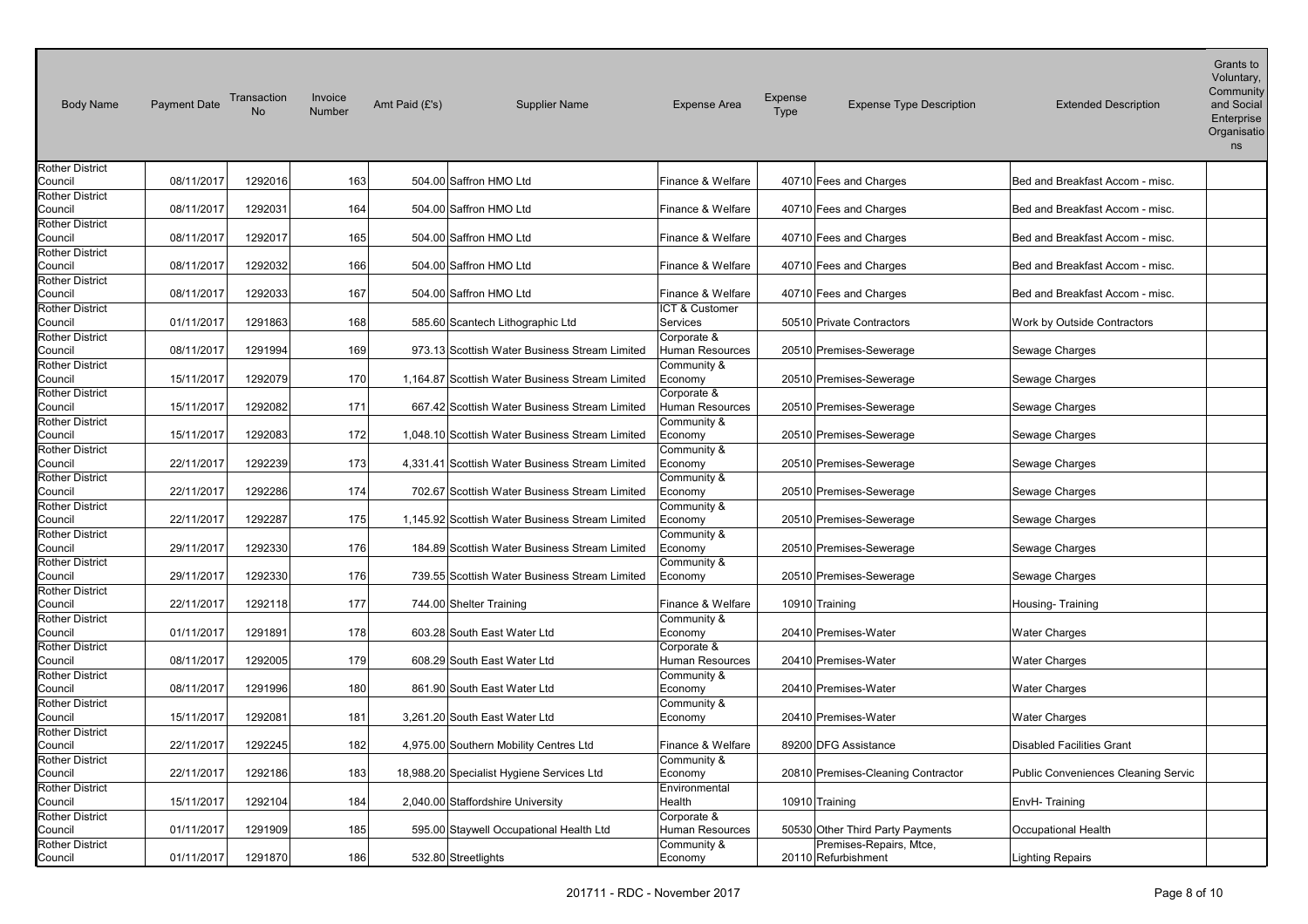| <b>Body Name</b>                  | <b>Payment Date</b> | Transaction<br>No | Invoice<br>Number | Amt Paid (£'s) | <b>Supplier Name</b>                       | <b>Expense Area</b>            | <b>Expense</b><br><b>Type</b> | <b>Expense Type Description</b>                | <b>Extended Description</b>         | v Ululitury.<br>Community<br>and Social<br>Enterprise<br>Organisatio<br>ns |
|-----------------------------------|---------------------|-------------------|-------------------|----------------|--------------------------------------------|--------------------------------|-------------------------------|------------------------------------------------|-------------------------------------|----------------------------------------------------------------------------|
| <b>Rother District</b><br>Council | 15/11/2017          | 1292147           | 187               |                | 3.600.00 Sussex Wildlife Trust             | Strategy &                     |                               | 40710 Fees and Charges                         |                                     |                                                                            |
|                                   |                     |                   |                   |                |                                            | Planning<br>Corporate &        |                               |                                                | Plan - Ecological Advice            |                                                                            |
| <b>Rother District</b><br>Council | 22/11/2017          | 1292170           | 188               |                | 1,014.00 The Conflict Training Company Ltd | <b>Human Resources</b>         |                               | 10910 Training                                 | Sussex Train Consor-Training Course |                                                                            |
| <b>Rother District</b>            |                     |                   |                   |                |                                            | Corporate &                    |                               |                                                |                                     |                                                                            |
| Council                           | 08/11/2017          | 1292003           | 189               |                | 2,640.00 The Management Centre (UK) Ltd    | Human Resources                |                               | 10910 Training                                 | Sussex Train Consor-Training Course |                                                                            |
| Rother District                   |                     |                   |                   |                |                                            | Corporate &                    |                               |                                                |                                     |                                                                            |
| Council                           | 08/11/2017          | 1292003           | 189               |                | 206.86 The Management Centre (UK) Ltd      | Human Resources                |                               | 50530 Other Third Party Payments               | STC - Travel and subsistence        |                                                                            |
| <b>Rother District</b>            |                     |                   |                   |                |                                            | Community &                    |                               |                                                |                                     |                                                                            |
| Council                           | 01/11/2017          | 1291861           | 190               |                | 15,307.66 Transport Planning Associates    | Economy                        |                               | 40710 Fees and Charges                         | <b>Consultants Fees</b>             |                                                                            |
| <b>Rother District</b>            |                     |                   |                   |                |                                            | Strategy &                     |                               |                                                |                                     |                                                                            |
| Council                           | 01/11/2017          | 1291843           | 191               |                | 2,720.00 University Of Brighton            | Planning                       |                               | 10910 Training                                 | Training                            |                                                                            |
| <b>Rother District</b>            |                     |                   |                   |                |                                            | Strategy &                     |                               |                                                |                                     |                                                                            |
| Council                           | 01/11/2017          | 1291844           | 192               |                | 3,400.00 University Of Brighton            | Planning                       |                               | 10910 Training                                 | Training                            |                                                                            |
| <b>Rother District</b>            |                     |                   |                   |                |                                            | Environmental                  |                               |                                                |                                     |                                                                            |
| Council                           | 01/11/2017          | 1291837           | 193               |                | 3,220.00 University of Derby               | Health                         |                               | 10910 Training                                 | EnvH-Training                       |                                                                            |
| <b>Rother District</b>            |                     |                   |                   |                |                                            |                                |                               |                                                |                                     |                                                                            |
| Council                           | 01/11/2017          | 1291898           | 194               |                | 2,102.62 Virtual Mail Room Ltd             | Finance & Welfare              |                               | 40810 Postages                                 | Postages - Virtual Mail Room        |                                                                            |
| <b>Rother District</b><br>Council | 01/11/2017          | 1291898           | 194               |                | 2.102.62 Virtual Mail Room Ltd             | Finance & Welfare              |                               | 40810 Postages                                 | Postages - Virtual Mail Room        |                                                                            |
| <b>Rother District</b>            |                     |                   |                   |                |                                            | ICT & Customer                 |                               |                                                |                                     |                                                                            |
| Council                           | 22/11/2017          | 1291951           | 195               |                | 21,645.14 XMA Limited                      | Services                       |                               | 86050 Contract Payments - General              | Capital-Contract Payments - General |                                                                            |
| <b>Rother District</b>            |                     |                   |                   |                |                                            | ICT & Customer                 |                               |                                                |                                     |                                                                            |
| Council                           | 22/11/2017          | 1291954           | 196               |                | 16,950.00 XMA Limited                      | <b>Services</b>                |                               | 86050 Contract Payments - General              | Capital-Contract Payments - General |                                                                            |
| <b>Rother District</b>            |                     |                   |                   |                |                                            | ICT & Customer                 |                               |                                                |                                     |                                                                            |
| Council                           | 29/11/2017          | 1292132           | 197               |                | 2,083.42 XMA Limited                       | Services                       |                               | 86050 Contract Payments - General              | Capital-Contract Payments - General |                                                                            |
| <b>Rother District</b>            |                     |                   |                   |                |                                            | Community &                    |                               | Premises-Repairs, Mtce,                        |                                     |                                                                            |
| Council                           | 29/11/2017          | 1292415           | 198               |                | 2,274.28 Xylem Water Solutions UK Ltd      | Economy                        |                               | 20110 Refurbishment                            | Sewage Treatment Plant Maint        |                                                                            |
| <b>Rother District</b>            |                     |                   |                   |                |                                            |                                |                               |                                                |                                     |                                                                            |
| Council                           | 29/11/2017          | 11002978          | 199               |                | 633.00 Her Majestys Court Service          | Finance & Welfare              |                               | 40710 Fees and Charges                         | <b>Court Costs/Fees</b>             |                                                                            |
| <b>Rother District</b>            |                     |                   |                   |                |                                            | Community &                    |                               |                                                |                                     |                                                                            |
| Council                           | 22/11/2017          | 1292300           | 200               |                | 720.00 Valuation Office Agency             | Economy                        |                               | 40710 Fees and Charges                         | <b>Valuation Services</b>           |                                                                            |
| <b>Rother District</b>            |                     |                   |                   |                |                                            | Community &                    |                               |                                                |                                     |                                                                            |
| Council                           | 22/11/2017          | 1292243           | 201               |                | 896.81 Valuation Office Agency             | Economy                        |                               | 40710 Fees and Charges                         | <b>Valuation Services</b>           |                                                                            |
| <b>Rother District</b>            |                     |                   |                   |                |                                            | Community &                    |                               |                                                |                                     |                                                                            |
| Council                           | 29/11/2017          | 1292299           | 202               |                | 521.76 Valuation Office Agency             | Economy                        |                               | 40710 Fees and Charges                         | <b>Valuation Services</b>           |                                                                            |
| <b>Rother District</b>            |                     |                   |                   |                |                                            | Community &                    |                               | Premises-Repairs, Mtce,                        |                                     |                                                                            |
| Council                           | 01/11/2017          | 1291875           | 203               |                | 660.00 Colin A May                         | Economy                        |                               | 20110 Refurbishment                            | Specified Repairs and Works listed  |                                                                            |
| <b>Rother District</b>            |                     |                   |                   |                |                                            | Community &                    |                               | Premises-Repairs, Mtce,                        |                                     |                                                                            |
| Council                           | 08/11/2017          | 1292044           | 204               |                | 2,400.00 Colin A May                       | Economy                        |                               | 20110 Refurbishment                            | Repairs - Painting Works            |                                                                            |
| <b>Rother District</b>            |                     |                   |                   |                |                                            | Community &                    |                               | Premises-Repairs, Mtce,                        |                                     |                                                                            |
| Council                           | 22/11/2017          | 1292268           | 205               |                | 1,944.00 Colin A May                       | Economy                        |                               | 20110 Refurbishment                            | Repairs - Painting Works            |                                                                            |
| <b>Rother District</b>            | 22/11/2017          |                   | 206               |                |                                            | Community &                    |                               | Premises-Repairs, Mtce,                        |                                     |                                                                            |
| Council                           |                     | 1292269           |                   |                | 552.00 Colin A May                         | Economy                        |                               | 20110 Refurbishment                            | <b>Painting Works</b>               |                                                                            |
| <b>Rother District</b><br>Council | 22/11/2017          | 1292270           | 207               |                | 1,512.00 Colin A May                       | Corporate &                    |                               | Premises-Repairs, Mtce,<br>20110 Refurbishment |                                     |                                                                            |
| <b>Rother District</b>            |                     |                   |                   |                | William G Fuller Co Ltd T/A Fullers        | Human Resources<br>Community & |                               | Premises-Repairs, Mtce,                        | Painting Works                      |                                                                            |
| Council                           | 01/11/2017          | 1291921           | 208               |                | 2,460.00 Engineering                       | Economy                        |                               | 20110 Refurbishment                            | Parks - Playground Repairs          |                                                                            |
| <b>Rother District</b>            |                     |                   |                   |                | William G Fuller Co Ltd T/A Fullers        | Community &                    |                               | Premises-Repairs, Mtce,                        |                                     |                                                                            |
| Council                           | 15/11/2017          | 1292078           | 209               |                | 1,416.00 Engineering                       | Economy                        |                               | 20110 Refurbishment                            | Car Park Maintenance                |                                                                            |
|                                   |                     |                   |                   |                |                                            |                                |                               |                                                |                                     |                                                                            |

Voluntary,